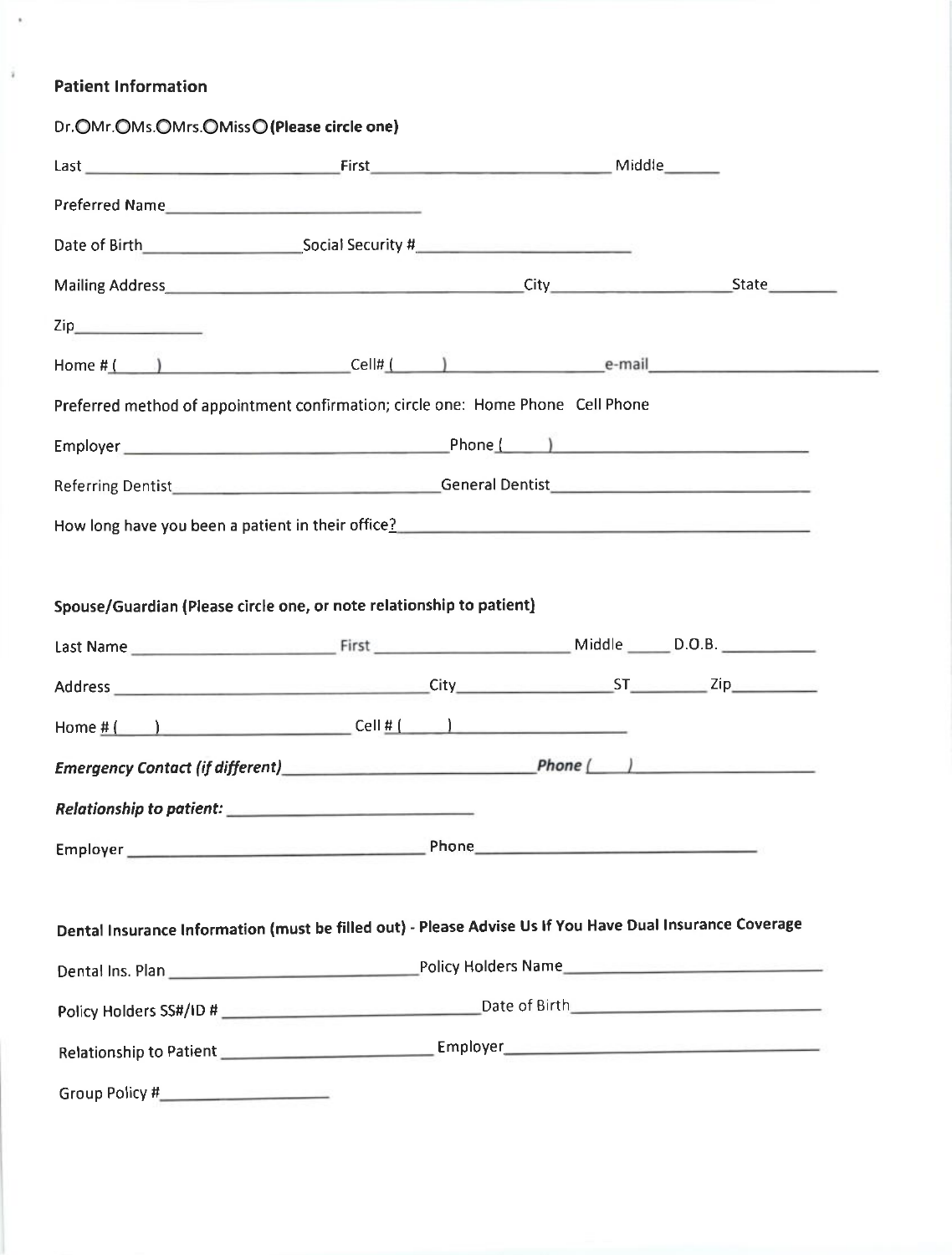## Patient Acknowledgement

I understand that I have certain rights regarding my protection of health information. These rights are Eiven to me under the Health lnsurance Portability and Accountability Act of 1996 (HIPAA) I understand that by signing this consent I authorize you to use and disclose my health information to carry out:

- . Treatment (including direct or indirect treatment by other healthcare providers involved in my treatment)
- . Obtaining payment from third party payers (e.g. my insurance company)
- . The day-to-day healthcare operations of our practice.

I have been given a copy of your Notice of Privacy Practices to review. I understand that you reserve the right to change the terms of this notice and I may contact you at any time to obtain the most current copy.

I understand that I have the right to request restrictions, in writing, on how my protected health information is used and disclosed to carry out treatment, payment and health care operations, but that you are not required to agree to these requested restrictions. However, if you do agree, you are then bound to comply with this restriction.

I understand that I may revoke this consent, in writing, at any time. However, any use or disclosure that occurred prior to the date that I revoke this consent is not affected.

Please use the space provided to list the people to whom you give written authorization for us to disclose your health information to;

| Spouse/Significant other: |                                                                                               |
|---------------------------|-----------------------------------------------------------------------------------------------|
|                           |                                                                                               |
|                           | Other Relationship Relationship                                                               |
|                           | May we leave health information on your answering machine service? Yes $\bigcap$ No $\bigcap$ |
|                           |                                                                                               |
|                           |                                                                                               |
| Relationship to Patient   |                                                                                               |
|                           |                                                                                               |
|                           | For Office Use Only                                                                           |

we attempted to obtain written acknowledgement of receipt of our Notice of Privacy Practices, but acknowledgement could not be obtained because:

- o lndividual refused to sign
- o Other (Please specify)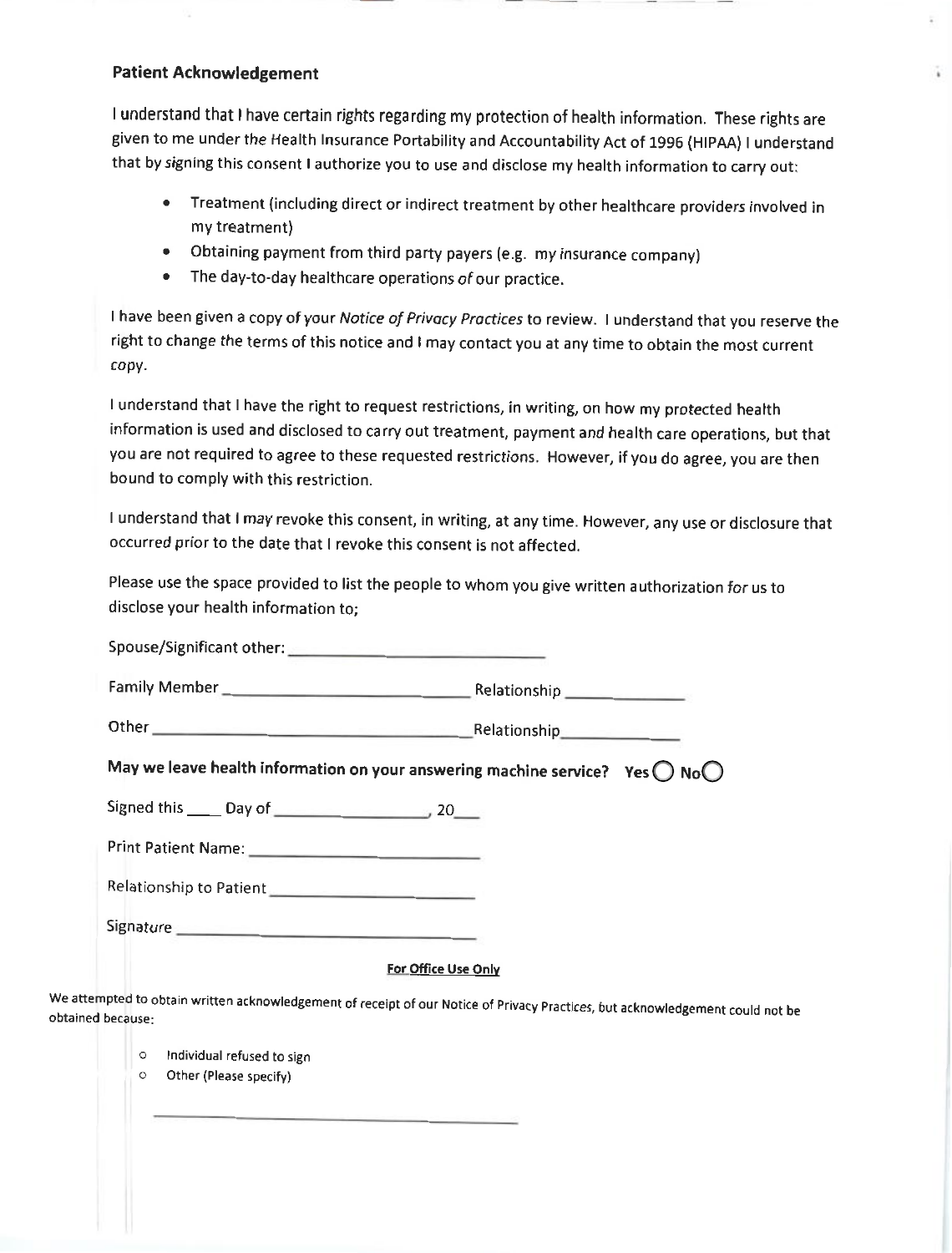# **Health History**

x

| Please check all that apply (current or past)                                        |
|--------------------------------------------------------------------------------------|
| heart condition or heart surgery<br>1.                                               |
| high blood pressure<br>2.                                                            |
| regular use of aspirin or arthritis medication<br>3.                                 |
| lendocarditis<br>4.                                                                  |
| liver disease<br>5.                                                                  |
| Hepatitis A. B.C.<br>6.                                                              |
| bleeding disorder<br>7.                                                              |
| anemia<br>8.                                                                         |
| bisphosphonate use (bone density medications such as Fosamax, Actonel, Boniva)<br>9. |
| history of TMJ disorder<br>10.                                                       |
| history of clenching or grinding teeth<br>11.                                        |
| 12.<br>GI disorders                                                                  |
| 13.<br>ulcers                                                                        |
| Diabetes Type: Recent A1C measurement: Glucose:<br>14.                               |
| 15.<br>kidney disease                                                                |
| tuberculosis<br>16.                                                                  |
| 17.<br>asthma                                                                        |
| COPD if yes, on oxygen<br>18.<br>liters per minute                                   |
| thyroid/hormonal condition<br>19.                                                    |
| 20.<br>seizures                                                                      |
| 21<br>neurological condition                                                         |
| 22.<br>cancer or malignancy                                                          |
| 23<br>psychiatric condition                                                          |
| HIV positive if yes, latest CD4 count_<br>24.                                        |
| 25.<br>immune-compromising disease                                                   |
| 26.<br>joint replacement                                                             |
| 27.<br>premedication for dental appointments                                         |
| 28.<br>chronic sinus condition                                                       |
| 29.<br>currently pregnant if yes, month:                                             |
| active smoker<br>30.                                                                 |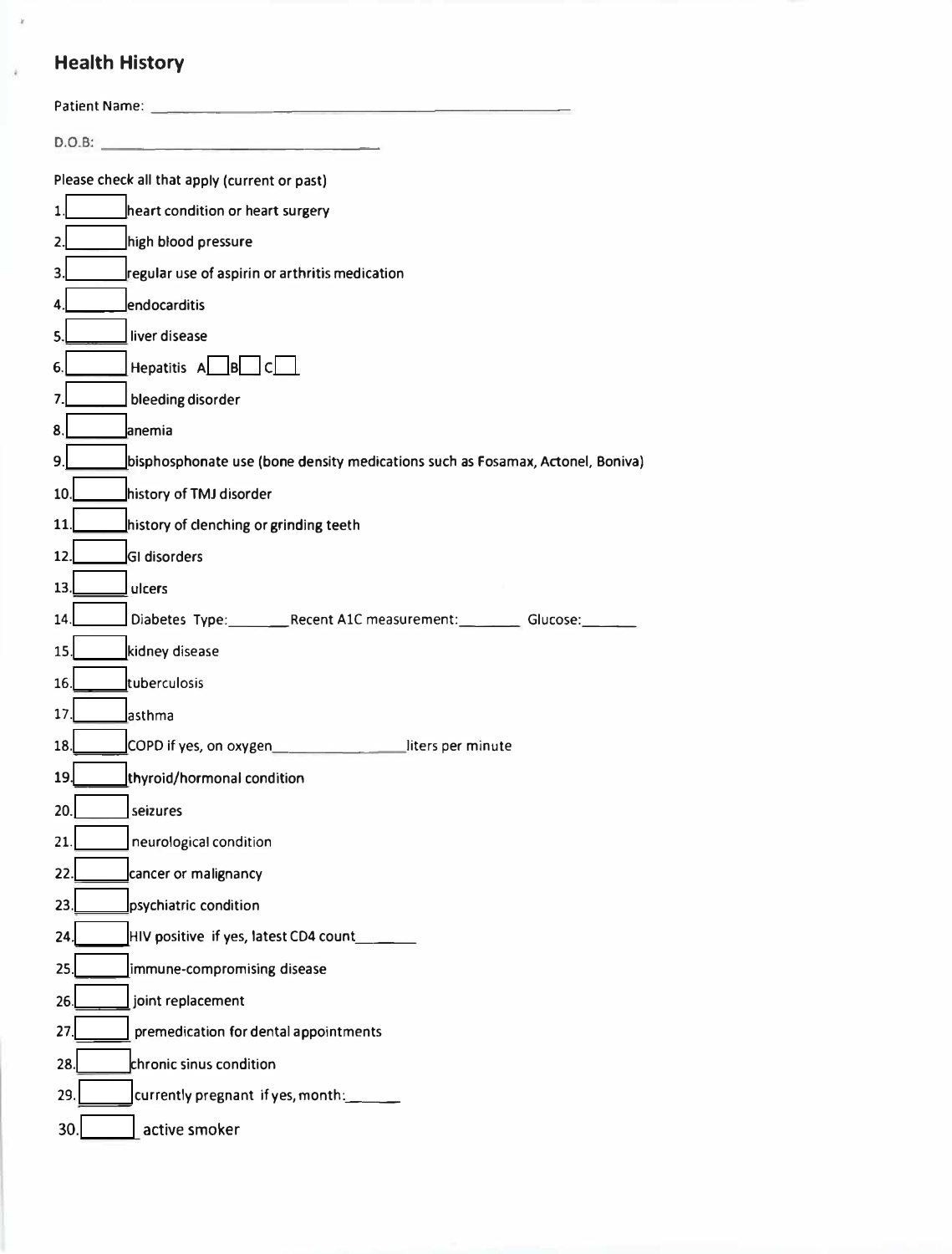Please provide brief details for any items checked above

Item #

Please provide a list of all current prescription, over-the-counter, vitamin and supplemental medications:

Drug: Condition being treated:

Allergy or intolerance to medications or materials (i.e. latex, penicillin, etc):

Drug/Material: Reaction:

Medical doctor(s) name(s) and specialty:

Please provide further details for any other medical condition not previously noted:

To the best of my knowledge, all the preceding answers and information are correct and complete. I will update my records at my next appointment if any changes occur. I have reviewed and verified all information.

Patient Signature Date

Doctors Signature Date Date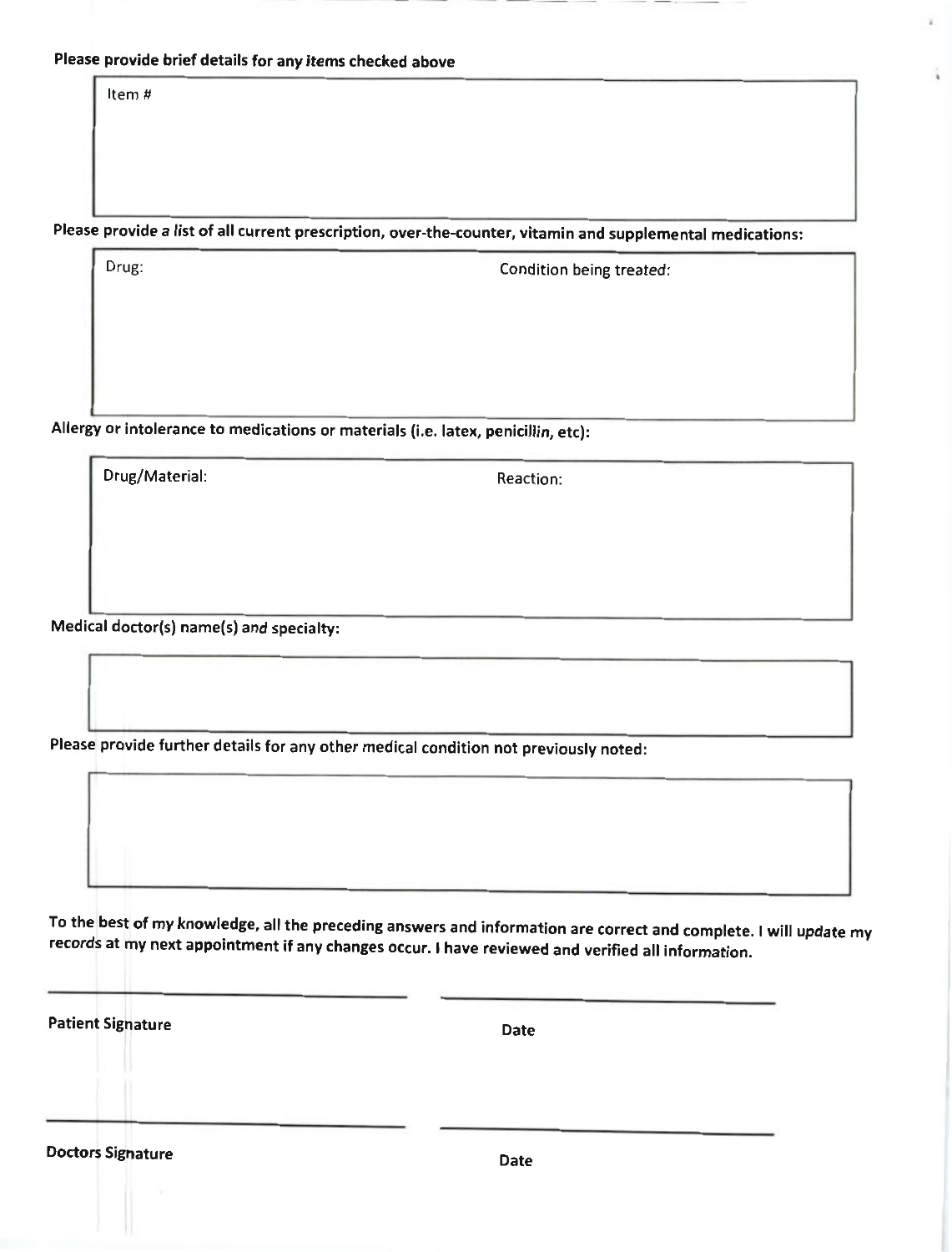# Patient lnformation and Consent

## What is root canal therapy and what are its benefits?

Root canal treatment is the procedure of cleaning diseased or infected tissues from the inside of the tooth followed by placement of a hermetic seal in the resulting root canal space. Using a local anesthetic, there is little or no discomfort to the procedure. when swelling is present, root canal treatment may also involve incisions of the gum, drainage of pus and the use of antibiotic therapy.

The main benefit of treatment is saving a tooth that which would otherwise require extraction, allowing it to contribute in a sound, healthy and functional dentition for many years, if not a lifetime.

The practice of endodontics also includes procedures such as tooth bleaching, inducing closure of immature diseased roots, treatment of traumatic injuries, root end surgery and the fabrication of posts and build ups under crowns.

## What are the complications of treatment?

With a success rate of more than 95%, endodontic therapy is a very reliable dental procedure. Dr. James Wolcott is highly trained and uses only approved materials with the latest techniques. However, because endodontic therapy is a biological procedure, there can be no absolute guarantee regarding treatment success. Some very infrequent complications and risks include the possibilities of a split or fractured tooth, a damaged crown or bridge, separation of an instrument portion within the tooth which cannot be removed, and varying pain, swelling or infection. While rare, numbness of the lip, tongue, chin, cheek or teeth can occur and may not be reversible. The use of prescription medications during treatment may also result in unexpected drug reactions. Any of these complications could result in failure of the procedure requiring possible retreatment, surgery and/or extraction. While we want to advise you of possible issues, many teeth are saved every day with no complications or side effects.

### what alternatives do I have?

Extraction of the tooth is the alternative. lf the tooth is removed and not replaced, the empty space can create problems in tooth alignment because of shifting. This often results in periodontal (gum) disease and eventually loss of other teeth. The missing tooth on the other hand, may be replaced by a bridge, implant, or partial denture. The cost is typically more expensive than root canal treatment and may involve otherwise avoidable dental work on adjacent healthy teeth. Since bridges and partial dentures are also harder to keep clean, gum disease may result without meticulous home care. The option of no treatment results in the persistence or recurrence of pain, infection and eventual tooth loss. You are encouraged to seek a second opinion if you have any questions.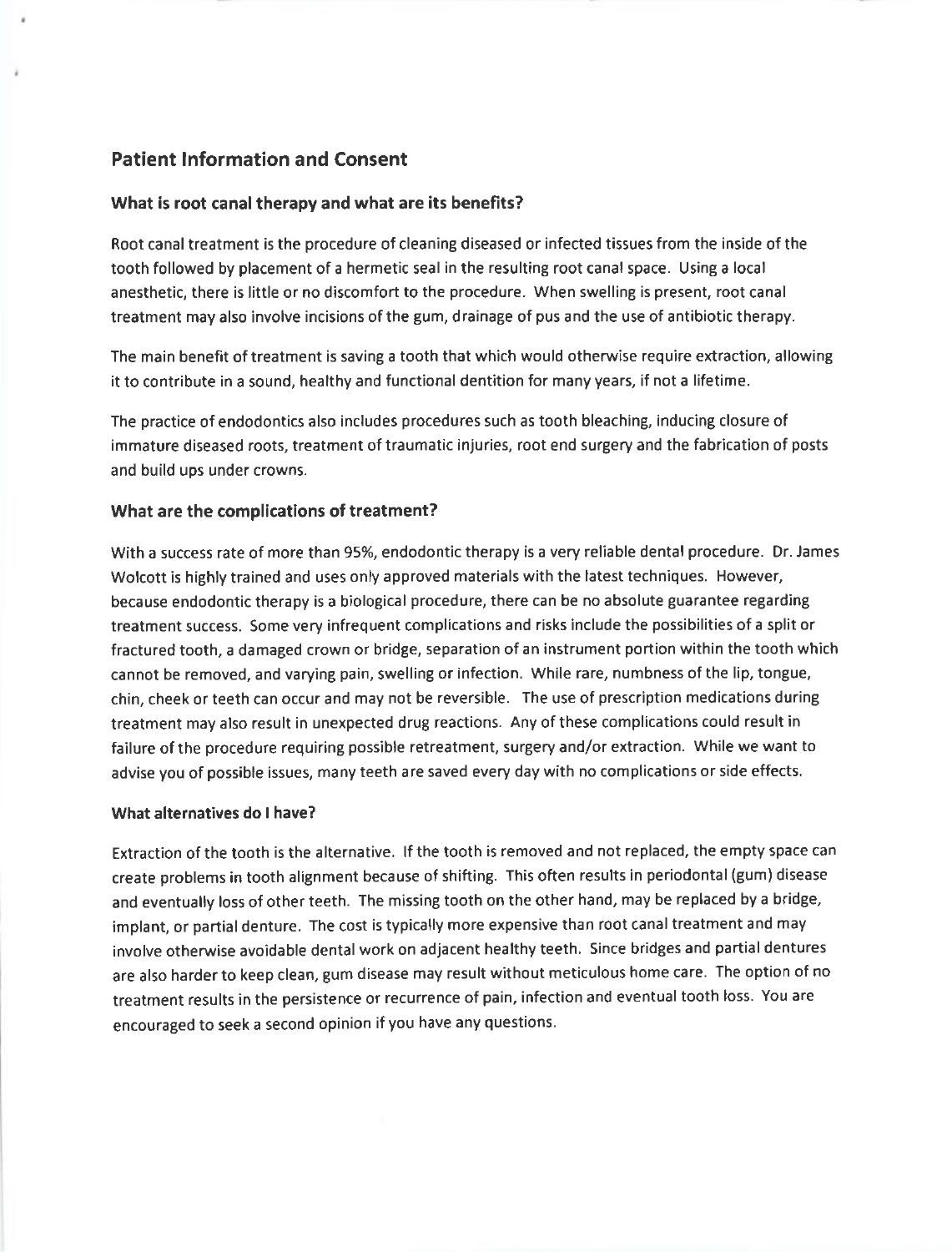## **What are my responsibilities?**

It is very important to provide your endodontist with a complete, accurate, medical history and health status on your health questionnaire, including any prior allergic or unusual reaction to food, drugs, anesthetics, or previous dental treatments. We also need to know if you are taking any other medications or over-the-counter medications, including birth control pills, aspirin or ibuprofen (Advil, nuprin etc.). **Since only root canal treatment is performed at this office, it** is **your responsibility to make an appointment with your regular dentist for a permanent restoration (filling, crown etc.).** Since the time of your appointment is reserved exclusively for you, it is important that you give us 24 hour notice if you must reschedule so that time may be given to someone else. It is also your responsibility to pay for services when they are rendered whether dental insurance coverage is in effect or not.

**By my signature below, I acknowledge that I have read this consent form in its entirety and have been given the opportunity to ask questions. I hereby authorize Endodontics of New Mexico to perform appropriate examinations, diagnostic procedures, and indicated treatment. I also acknowledge financial responsibility for these services and agree to pay for them in full by completion of treatment. I understand that if my account becomes delinquent, it may be forwarded to an outside collections agency. If this happens, I will be responsible for all costs of collection, including but not limited to interest, rebilling fees, court costs, attorney fees and collection agency costs.** 

**Print Patient Name** 

**Date \_\_\_\_\_\_ \_** 

**Patient's Signature or Patient Guardian Signature** 

(If patient is younger than 18, parent consent is required)